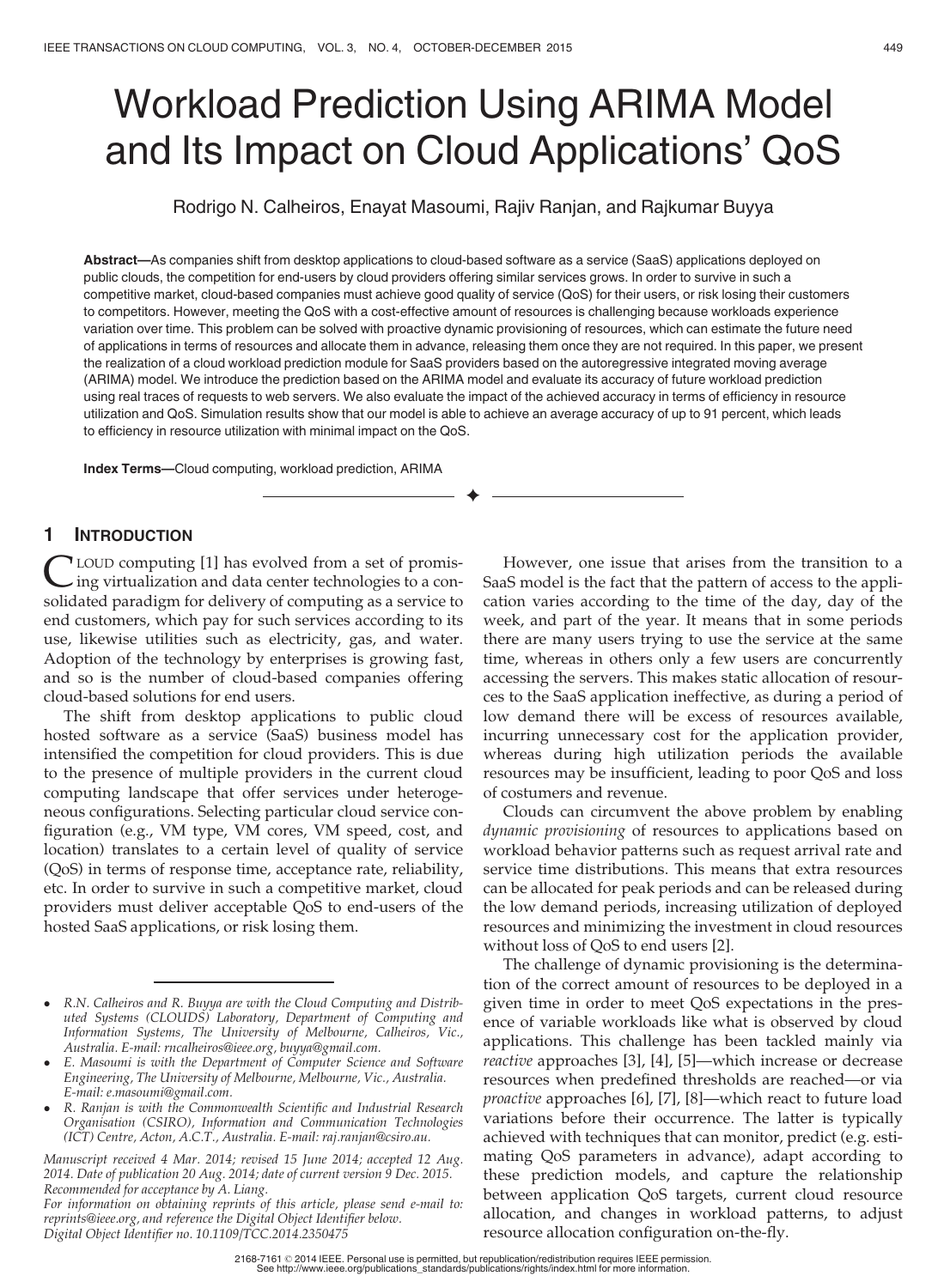In previous work [9], we introduced an architecture for proactive dynamic provisioning via workload prediction which determines how many requests per second are expected in the near future—combined with analytical models to determine the optimal number of resources in the presence of the predicted load. Although the proposed architecture recognized the need for workload prediction, it did not propose a concrete method for workload prediction. Thus, in this paper we present the design and evaluation of a realization of its workload prediction model using the autoregressive integrated moving average (ARIMA) model [10]. ARIMA is a method for non-stationary time series prediction that is composed of an autoregressive and a moving average model, and was successfully utilized for time series prediction in different domains such as finance. The key contributions of this paper are:

- We propose, design, and develop a workload prediction module using the ARIMA model. Our work applies feedback from latest observed loads to update the model on the run. The predicted load is used to dynamically provision VMs in an elastic cloud environment for serving the predicted requests taking into consideration QoS parameters such as response time and rejection rate;
- We conduct an evaluation of the impact of the achieved accuracy in terms of efficiency in resource utilization and QoS of user requests.

Results show that our module achieves accuracy of up to 91 percent, which leads to efficiency in resource utilization with minimal impact in QoS for users.

The rest of this paper is organized as follows. Section 2 presents related work. Section 3 introduces the application and system models that support our workload prediction architecture, which is detailed in Section 4. Section 5 contains experiments evaluating the accuracy of our proposed prediction architecture. Section 6 presents the simulation experiments evaluating the impact of the prediction in the efficiency of utilization of cloud resources. Finally, Section 7 presents the conclusions and future work.

### 2 RELATED WORK

The approaches for workload prediction in clouds can be classified as reactive methods and proactive methods. Among reactive methods, Zhu and Agrawal [3] propose a method based on control theory to vertically scale resource configurations such as VM types, VM cores, VM speed, and VM memory. Vertical scaling is the process of increasing the resources available to each VM, rather than increasing the number of VMs (which is known as horizontal scaling). Their approach also addresses the budget constraints related to the workload execution. They apply the ARMAX model to predict CPU cycle and memory configurations required for hosting an application component. In contrast to this approach, we apply the ARIMA model to predict the future application workload behavior, which is fed into the queueing model for calculating the required VM configuration.

Bonvin et al. [4] propose a reactive method that scales servers based on the expected performance and profit generated by changes in the provisioning. This method is able to perform both horizontal and vertical scaling.

Similar to Bonvin et al., Yang et al. [5] propose a reactive method for changing the resource configuration of cluster resources driven by the load incurred by the hosted application. It is based on user-defined threshold conditions and scaling rules that are automatically enacted over a virtualized cluster.

Zhang et al. [11] propose a reactive workload factoring architecture for hybrid clouds that decomposes incoming workload in base workload and trespassing workload. The first one is derived from ARIMA-based prediction and handled by the local infrastructure, whereas the second is handled by a public cloud.

The limitation of reactive platforms is that they react to changes in workload only after the change in utilization and throughput is observed in the system. Therefore, if the change is quicker than the reconfiguration time, endusers will observe poor QoS until the extra resources are available. Considering that changes in the workload typically follow patterns that are time-dependent, prediction techniques can avoid the above problem by triggering the reconfiguration before the expected increase of demand, so when the situation arises, the system is already prepared to handle it. Caron et al. [6] propose a method based on pattern matching for prediction of grid-like workloads in public clouds. Gong et al. [12] propose a method for predicting resource demand of VMs based on predicted application workload. Islam et al. [8] apply artificial neural networks (ANN) and linear regression for prediction of resources required for applications. Sladescu et al. [7] presents a system based on ANN to predict the workload to be experienced by an online auction in terms of intensity and location of the peaks.

Although techniques such as linear regression can generate predictions quicker than ARIMA, they also demand workloads that have simpler behavior than those that time series and ANN-based methods can accurately predict. Furthermore, studies [13], [14] show that web and data center workloads tend to present behavior that can be effectively captured by time series-based models. Thus, to increase the applicability of the proposed architecture, we adopt ARIMA-based prediction for our proposed architecture.

Tran et al. [14] applied the ARIMA model for prediction of server workloads. It targets long-time prediction (up to 168 hours), whereas we target short timespans to achieve timely reaction to workload changes. Our prediction, which is designed to be short-term and therefore quicker to be performed, is suitable for clouds because cloud platforms can quickly react to requests for more or less VMs. Our work also goes further ahead by applying feedback from latest observed loads to update the model on the run. Furthermore, in our work the predicted load is used for dynamically provisioning VMs for serving the predicted requests, and the impact of the prediction and provisioning is evaluated in regards to their effect on the QoS observed by end users.

Other domain-specific proactive approaches that are related to clouds include the approach by Nae et al. for Massively Multiplayer Online Games [15]. Pacheco-Sanchez et al. [16] apply a Markovian model to predict server performance in clouds. Roy et al. [13] apply the ARMA model for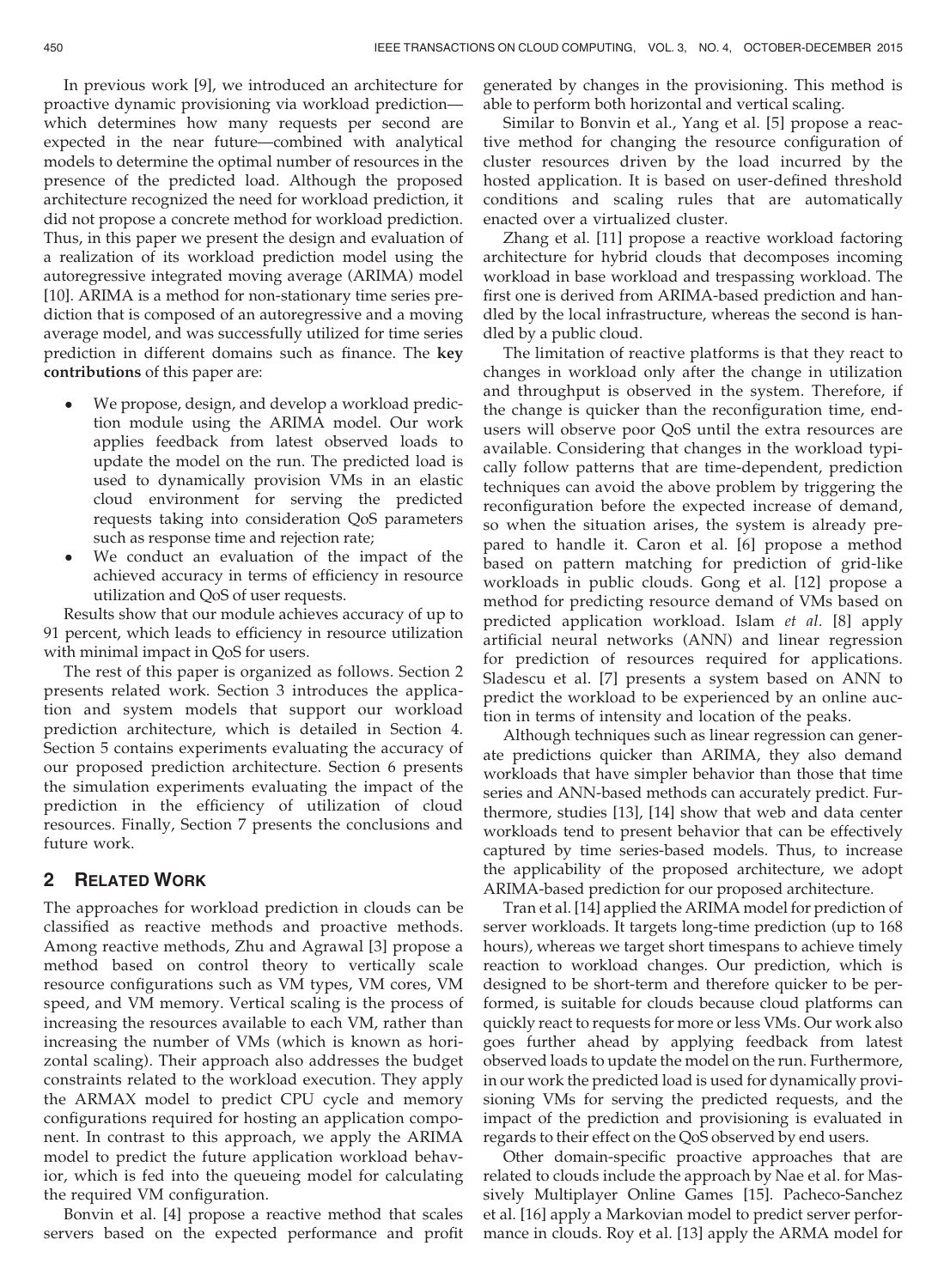

Fig. 1. Architecture for adaptive cloud provisioning.

workload prediction in clouds with the goal of minimizing cost, whereas the main objective of our approach is meeting QoS target of applications such as minimizing the request rejection rate, or maximizing resource utilization.

## 3 SYSTEM AND APPLICATION MODELS

The target system model of the architecture proposed in this paper consists of a public cloud provider that offers to end users SaaS services backed by a PaaS layer (Fig. 1) [9]. The PaaS in turn interacts with an IaaS provider that can be a third party provider. The target SaaS provider receives web requests, which are processed by the machines that are located at the IaaS layer.

For scaling up the infrastructure, the target provider deploys a number of virtual machines (VM) that process end user requests. To simplify the management of the infrastructure and to take advantage of profiling information, a single VM configuration, consisting of CPU power, amount of memory, and amount of storage is utilized by the SaaS provider. We also assume that the application has been profiled in the chosen VM configuration, so the provider has information about the VM's expected performance.

A single application instance executes on each VM, and since current cloud providers do not support dynamic changes in the VM's specifications without downtime, increasing and decreasing the total number of VMs running the application is the most suitable option for utilization of elastic computing infrastructures, $<sup>1</sup>$  as it brings additional</sup> benefits such as higher fault tolerance and higher resilience to performance degradation caused by VM failures (as the crash of one of the VMs will not affect the others, enabling the application to continue serving customers using the VMs that are running).

The target application is web applications. Client requests consist of http requests that are processed by a web server running on the VMs. QoS targets of relevance to the system are the response time  $T_s$ , defined as the maximum negotiated time in the SLA for serving a user's request and rejection rate, which is the proportion of incoming requests that cannot be served without violating  $T_s$  [9].

## 4 SYSTEM ARCHITECTURE

One of the key characteristics of clouds is elasticity, which enables the infrastructure to be scaled or down to meet the demand of applications. However, instantiation of new VMs is not an immediate operation. Depending on cloud providers' infrastructure architecture and their hypervisor policies, launching a new VM involves a non-negligible start-up time. The start-up time is long enough to be noticed by the clients and dramatically decreases the users' experience, which may result in abandonment of the application. Apart from potential financial losses due to decline in the number of users, the software provider may also be liable for not delivering the minimum required QoS.

Although standby VM instances may be helpful for tolerating sudden increases in number of requests, those standby VMs are more likely to be idle most of the times reducing the overall system utilization while increasing the operational cost. Furthermore, if the increase in the number of requests exceeds the load that standby VMs can handle, the problem of poor QoS arises again. Thus, a different approach must be sought for the cloud provisioning problem.

One approach that has been explored is based on workload prediction: accurate predictions of the number of endusers' future service requests enable SLA's QoS targets to be met with reduced utilization of cloud resources. As requests pattern vary depending on the application type, this paper focuses on request patterns that exhibit seasonal behavior, such as requests to Web or online gaming servers [15], [17]. To overcome the uncertainty in workload patterns in cloud environments and minimize the estimation error in predicting future requests while maintaining optimal system utilization, in previous work [9] we proposed an adaptive provisioning mechanism in order to achieve the following QoS targets:

- Automation: The whole process of provisioning should be transparent to users;
- Adaptation: The provisioner should be aware of dynamic and uncertain changes in the workload and react to them accordingly;
- Performance assurance: In order to meet QoS targets, resource allocation in the system must be dynamic.

The key components of the proposed provisioning system, depicted in Fig. 1 are [9]:

1) Application provisioner: Receives accepted requests from the Admission Control module and forwards them to VMs that have enough capacity to process them. It also keeps track of the performance of the VMs. This information is passed to the Load Predictor and Performance Modeler. The Application Provisioner also receives from such module the expected number of VMs required by the application. If the expected number of VMs differs from the number of provisioned VMs, the number is adjusted accordingly

<sup>1.</sup> Although CloudSigma claims to support dynamic changes in the hardware specifications of running VMs, such alterations require the VM to be stopped and restarted again, which imposes the same notnegligible setup time as starting new VMs in conventional IaaS providers.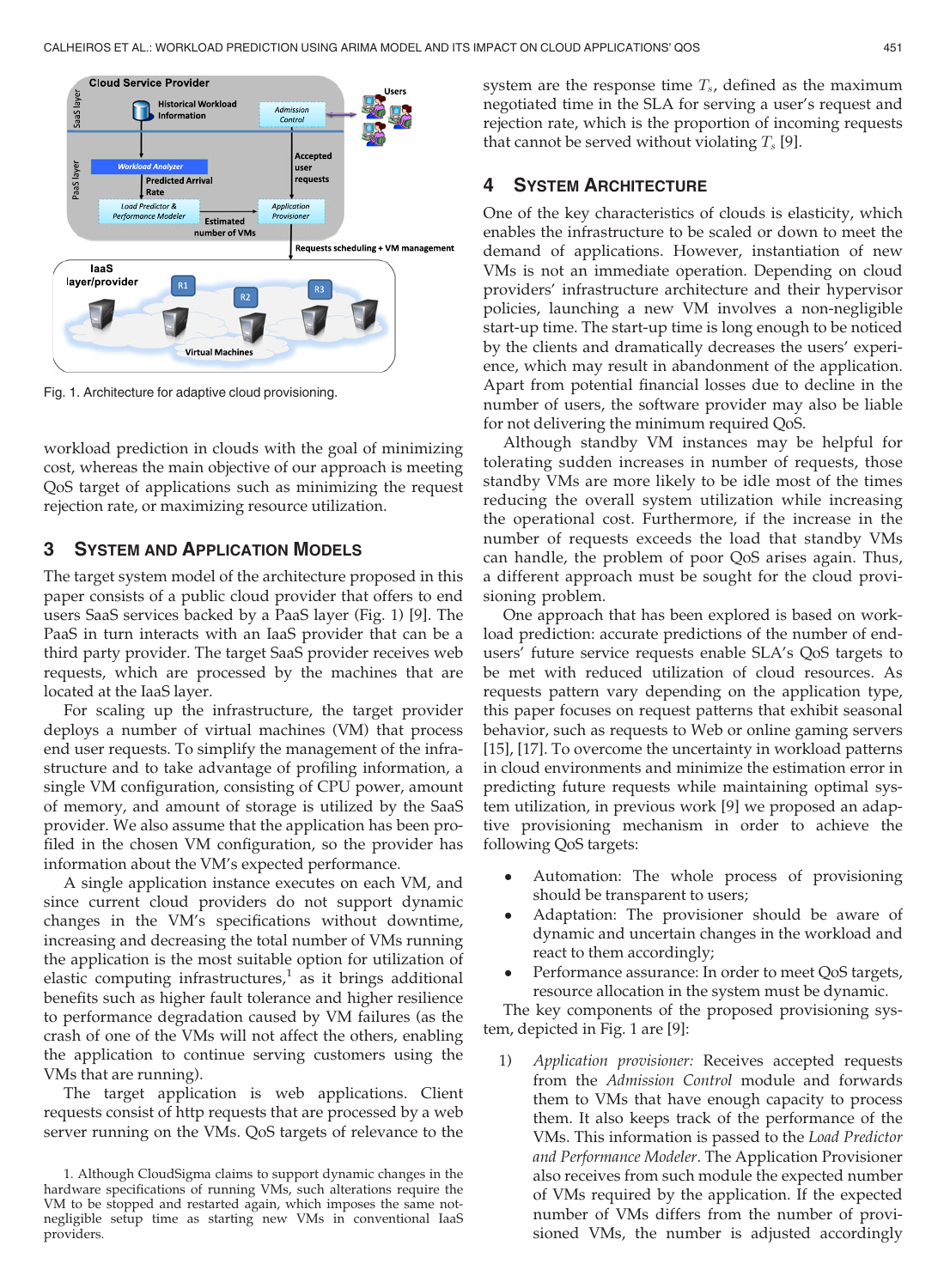(by either provisioning new VMs or decommissioning unnecessary VMs).

- 2) Load Predictor and Performance Modeler: Decides the number of VMs to be allocated, based on the predicted demand by the Workload Analyzer module and on the observed performance of running VMs by the Application Provisioner. The performance is modeled via queueing networks, which, based on the predicted arrival rate of requests, return the minimum number of VMs that is able to meet the QoS metrics.
- 3) Workload Analyzer: Generates an estimation of future demand for the application. This information is then passed to the Load Predictor and Performance Modeler module.

To make the proposed architecture effective, a strong knowledge about the application workload behavior is required by the system so the performance model can be accurate. Therefore, the most suitable deployment model for the architecture is software as a service, where a queueing model can be built for each application offered to end users as a service. In the SaaS layer, the admission control module ensures that no application instance will get further requests if the capacity of the queue is exhausted. In this case, all the upcoming requests are rejected, because otherwise it is most likely that  $T_s$  would be violated. Accepted requests are forwarded to the cloud provider's PaaS layer where the proposed system is implemented.

In our previous work [9], the system architecture was presented in a high-level view, without presenting a concrete implementation of each of its components. In this paper, we present a realization of the Workload Analyzer component of the architecture. The prediction method uses the auto-regressive integrated moving average model. The prediction gives the Application Provisioner enough time to react against any precipitous increase in workload by starting new VMs without compromising  $T_s$  while maintaining the overall system utilization above a given threshold.

#### 4.1 Workload Analyzer

The Workload Analyzer realization we propose in this paper implements workload prediction using the general ARIMA time series process [10]. ARIMA has been chosen for the implementation of our module because the underlying workload fits well in the model: previous research observed that web workloads tend to present strong autocorrelation [17], [18].

At the start of the execution, in a preliminary step, the historical workload data is fed into the Workload Analyzer, where it fits the ARIMA model on them. When the system is operational, it delivers an estimation of the workload with one time-interval in advance. The length of the time interval can be adjusted to better fit the specific application. The only requirement for efficient system utilization is that the time interval should be long enough to allow extra VMs to be deployed. Therefore, time windows as short as 10 minutes could be suitable depending on the selected cloud provider [19].

The request time series contains the number of observed requests at each time interval. It is implemented as a cyclic buffer so that at the next prediction cycle, the actual number of requests (obtained from the original dataset) is added to the time series used in prediction while discarding the oldest value. After constructing the request time series, the process of fitting the ARIMA model is initiated based on the Box-Jenkins method [10].

According to this method, the time series must be transformed into a stationary time series, that is, for each  $(X_t, X_{t+\tau})$ ,  $\tau$  being the time difference (lag) between two data points, the mean and variance of the process must be constant and independent of  $t$ . In addition, the auto-covariance between  $X_t$  and  $X_{t+\tau}$  should be affected only by  $\tau$ . This transformation is achieved by differencing the original time series. The number of times the original time series has to be differenced until it becomes stationary constitutes the  $d$ parameter of the  $ARIMA(p, d, q)$  model.

The values of  $q$  and  $p$  are determined by analyzing the autocorrelation and partial autocorrelation plots of the historical data, respectively. In the context of this work, historical data means the observed number of requests per second received by the system in some past time interval.

The autocorrelation plot is used to determine how random a dataset is. In the case of random data, the autocorrelation values approach zero for all time-lagged values, otherwise, one or more autocorrelation values approach 1  $or -1$ . In the autocorrelation plot, the horizontal axis represents the time lags. Values on the vertical axis are calculated using the autocorrelation coefficient  $R_h$ :

$$
R_h = \frac{C_h}{C_0},\tag{1}
$$

where  $C_h$  is the auto-covariance function defined as:

$$
C_h = \frac{1}{N} \sum_{t=1}^{N-\tau} (X_t - \bar{X})(X_{t+\tau} - \bar{X}),
$$
\n(2)

where  $N$  is the number of samples and  $\bar{X}$  is the average of samples  $X_t$ ,  $t = 1...N$ .  $C_0$  is the variance function:

$$
C_0 = \frac{1}{N} \sum_{t=1}^{N} (X_t - \bar{X})^2.
$$
 (3)

The partial autocorrelation at  $\tau$  is the autocorrelation between  $X_t$  and  $X_{t-\tau}$  that is accounted only by lags above  $\tau$  – 1. If a stationary time series has an auto-regression component of order  $p$ , its partial autocorrelation plot falls below the significant level at  $\tau = p + 1$ . The number of lags before the autocorrelation values drop below the significant level is the value of  $q$  for the moving average component of the ARIMA model.

Using the above method to determine the terms  $p$ ,  $d$ , and  $q$  of the ARIMA model, the historical workload information is fit to the model to be used for prediction of future workload values.

#### 4.2 System Design

The class diagram of the ARIMA-based workload prediction system is shown on Fig. 2. The ARIMAWorkloadAnalyzer is the core component of the system and realizes the WorkloadAnalyzer component of Fig. 1. By implementing the IFeedbackable interface, it is capable of taking feedbacks. In our system, current workload information, received from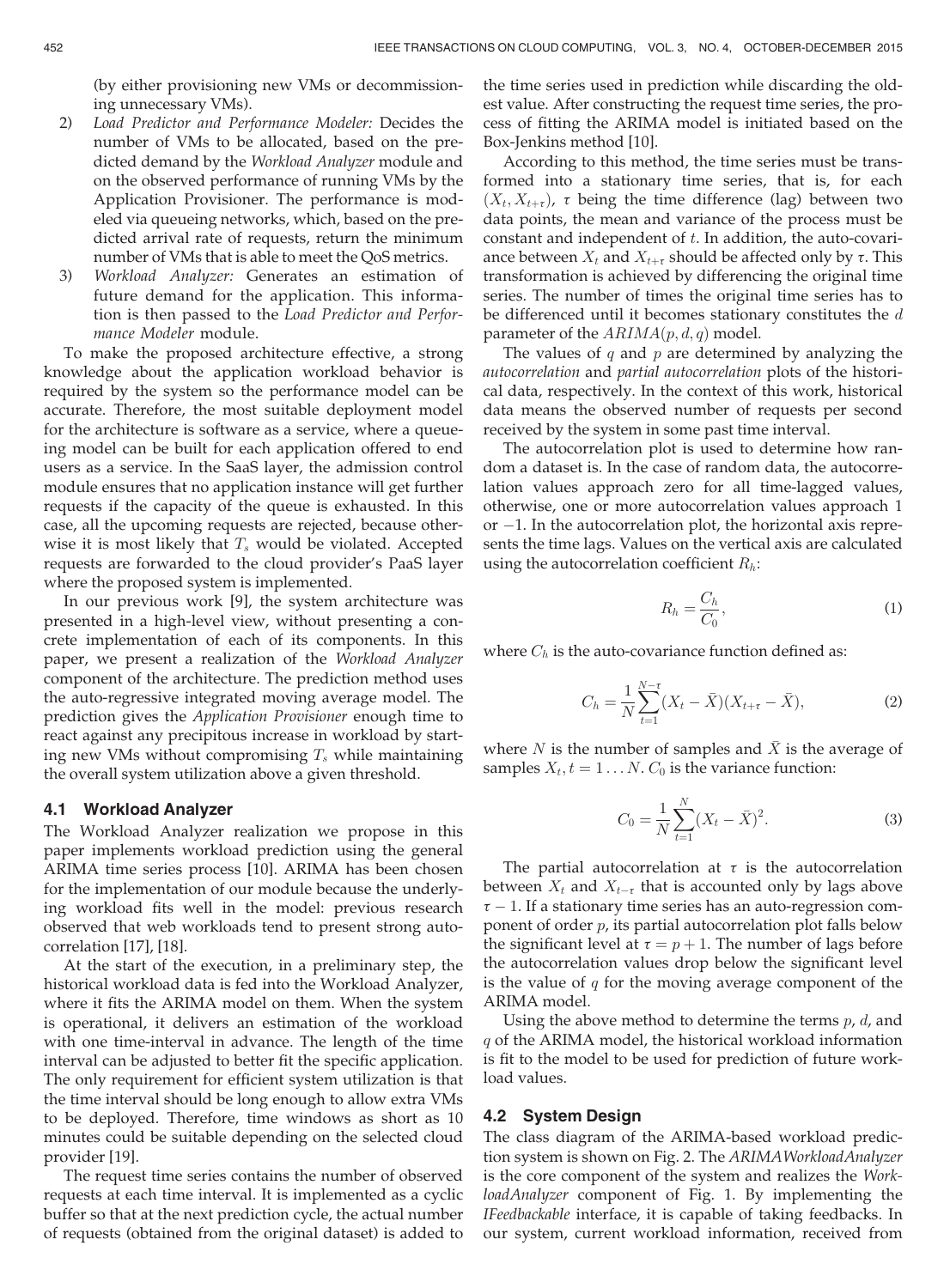

Fig. 2. Class diagram for ARIMA-based workload prediction.

external components is modeled as a feedback signals and fed into the ARIMAWorkloadAnalyzer to make it aware of the most recent workload changes.

ARIMAWorkloadAnalyzer stores the given feedback signals into a cyclic buffer. The length of this buffer, which corresponds to the number of time intervals in past affecting the current prediction value, is configured at the start of the system based on characteristics of the application workload (number of received requests per second).

ARIMAWorkload accomplishes the workload prediction through the Forecaster class. This class has a connection to a statistical backend (the R forecast package [20], which for simplicity is not presented on the diagram). It accepts a time series from the ARIMAWorkloadAnalizer and prepares it for submission to the statistic engine, where ARIMA model is fitted on them. For a given time series, the statistical back-end replies with a predicted value, along with its corresponding 80 and 95 percent confidence levels. The Forecaster class then parses and encapsulates this reply into an instance of ForecastEntity class and passes it back to the ARIMAWorkloadAnalyzer. The accuracy of the ARIMAbased workload prediction is evaluated in the next section.

The steps of the prediction procedure and its components are shown on Fig. 3.

## 4.3 Modeling and Forecast Complexity

There are many different methods that can be applied for ARIMA fitting. We adopted the fitting process from R, which implements the Hyndman-Khandakar algorithm [20]. This method is broadly composed of three sequential stages [21]: (i) determination of the number of differencing steps of the model (parameter  $d$ ); (ii) actual differentiation of the time series  $d$  times; and (iii) selection of the best fit model.

The method used by R for the first stage applies successive Kwiatkowski-Phillips-Schmidt-Shin (KPSS) tests [22] to determine d. This method has complexity  $O(n^2)$ , where n is the number of points in the workload used for prediction. The second stage applies  $d$  differentiations over the data, what makes this stage  $O(n)$ . The third stage evaluates a fixed number of variations of the ARIMA model and selects the one that better fits the input data [20]. The fitting process can be accomplished with complexity  $O(n^2)$  [23]. For k repetitions, the complexity of this stage is  $O(kn^2)$ . Given that k is finite and does not grow with the size of the input, the complexity of this stage can also be estimated as  $O(n^2)$ . Because each of these steps is executed sequentially, the complexity of the fitting method can be established as  $O(n^2)$ . Although the complexity is determined by the number of observations, in our application this value is constant because of the use of a cyclic buffer. Also, the number is reduced because of the use of lags to operate only with data from relevant time periods for the period being predicted.

The prediction procedure is straightforward once the ARIMA has been determined and values from previous observations are available. Because the propose method predicts one time interval ahead, it has complexity  $O(p)$ , where  $p$  is the order of the autoregressive component of the ARIMA model.

## 5 PERFORMANCE EVALUATION

The system was evaluated with real traces of requests to the web servers from the Wikimedia Foundation.<sup>2</sup> These traces contain the number of http requests received for each of the project's resources (static pages, images, etc) aggregated in 1-hour intervals and are publicly available for download.<sup>3</sup> It also contains the project name associated with each resource

<sup>2.</sup> http://www.wikimedia.org

<sup>3.</sup> http://dumps.wikimedia.org/other/pagecounts-raw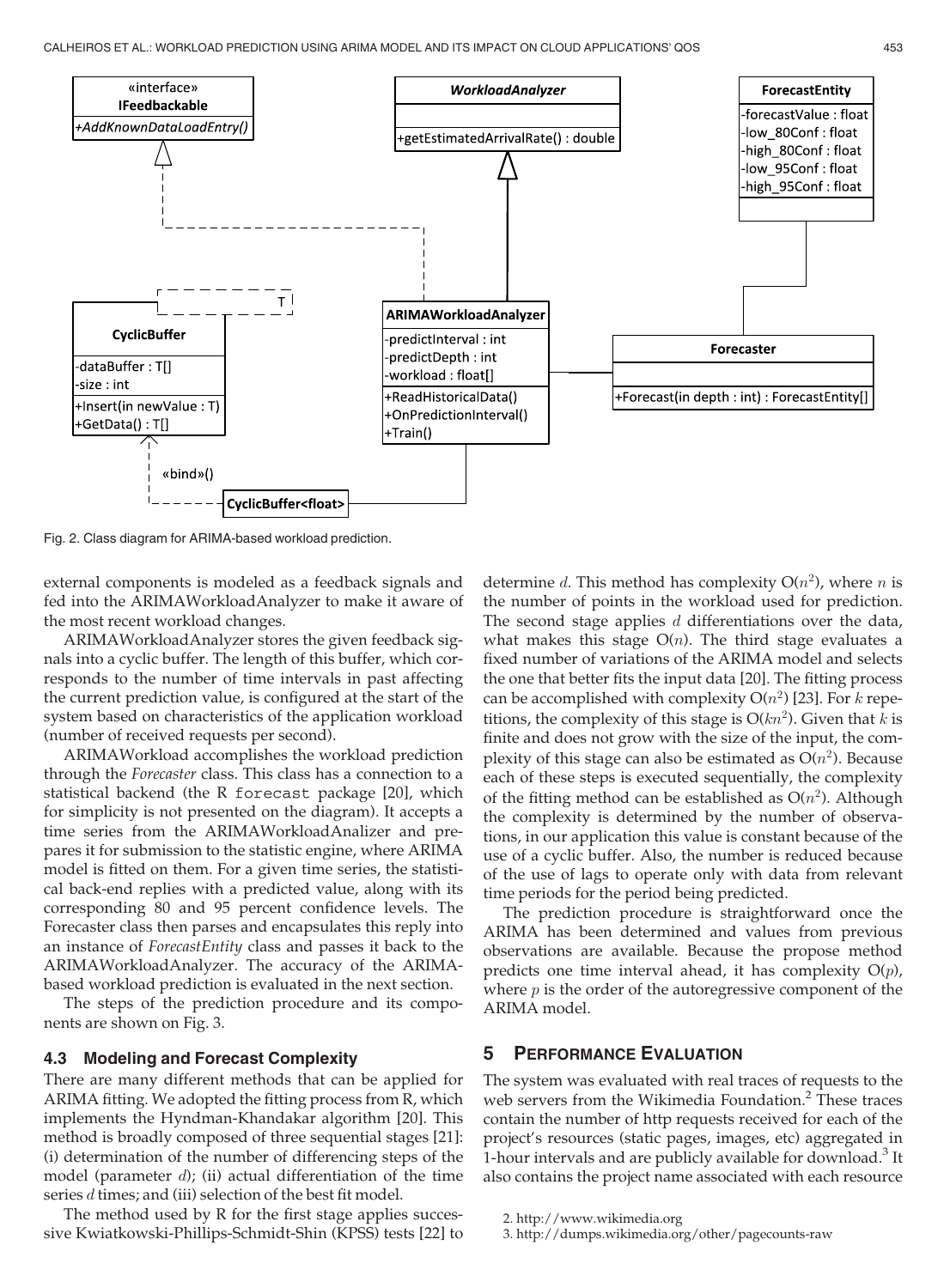

Fig. 3. Workload prediction steps and its involving components.

being requested and the language of each accessed resource. We consider only requests to English Wikipedia resources in these experiments. An analysis of patterns of web requests to Wikipedia servers was presented by Urdaneta et al. [17].

In order to observe weekly patterns, we use four weeks of the traces, dated from midnight, 01 January 2011 to 5 pm, 04 February 2011. The first three weeks are used for training purposes. The requests corresponding to such a period are transformed to a time series process (i.e. the values  $p, d$  and q of the ARIMA model are defined). At runtime, the model is constantly updated: whenever new requests arrive, they are incorporated to the time series and older data is removed from the time series in the same amount. The fitting process is then repeated, what may lead to changes in the values of  $p, d$ , and  $q$ .

The fourth week is used for evaluation purposes. Based on the training dataset, the demand for each hour of the fourth week is predicted. The output of the prediction procedure is a number, accompanied by two confidence ranges, covering the 80 and 95 percent bands, for each hour of the fourth week. Fig. 4 presents the predicted and actual values (i.e., the value observed in the traces) and corresponding confidence ranges, for the fourth week of the workload.

The accuracy of the prediction is evaluated using various error metrics. The results are presented in Table 1. The Predicted column contains the accuracy according to different metrics. The Low 80 percent and High 80 percent contain the limits for the 80 percent confidence interval for the prediction. The table also reports the same for the 95 percent confidence interval. The output of the confidence intervals can be used when one is willing to sacrifice SLA in favor of utilization (by choosing the lower 80 or 95 percent) or decreasing utilization in order to provide better response times (by choosing the higher 80 and 95 percent).

Figs. 4b and 4c show that, although utilization of the high edges of the confidence intervals minimize the occurrences of underestimations, it also decreases the prediction accuracy down to an average of 78 percent in the high 95 percent case. If high to very high system utilization, which minimizes the operational cost, is the main priority the number of VMs should be selected based on either low 80 or 95 percent values. As a side effect, this decision increases the underestimation cases, which leads to an average of 85 percent prediction accuracy in the low







Fig. 4. Results of the ARIMA-based prediction for one week period of the workload. (a) Predicted and actual (obtained from the trace) values. (b) 80 percent confidence interval and actual values. (c) 95 percent confidence interval and actual values.

95 percent case. Results from the column Predicted of Table 1 show the accuracy for different metrics when the optimal number of VMs for increasing the performance and user experience, while decreasing underutilization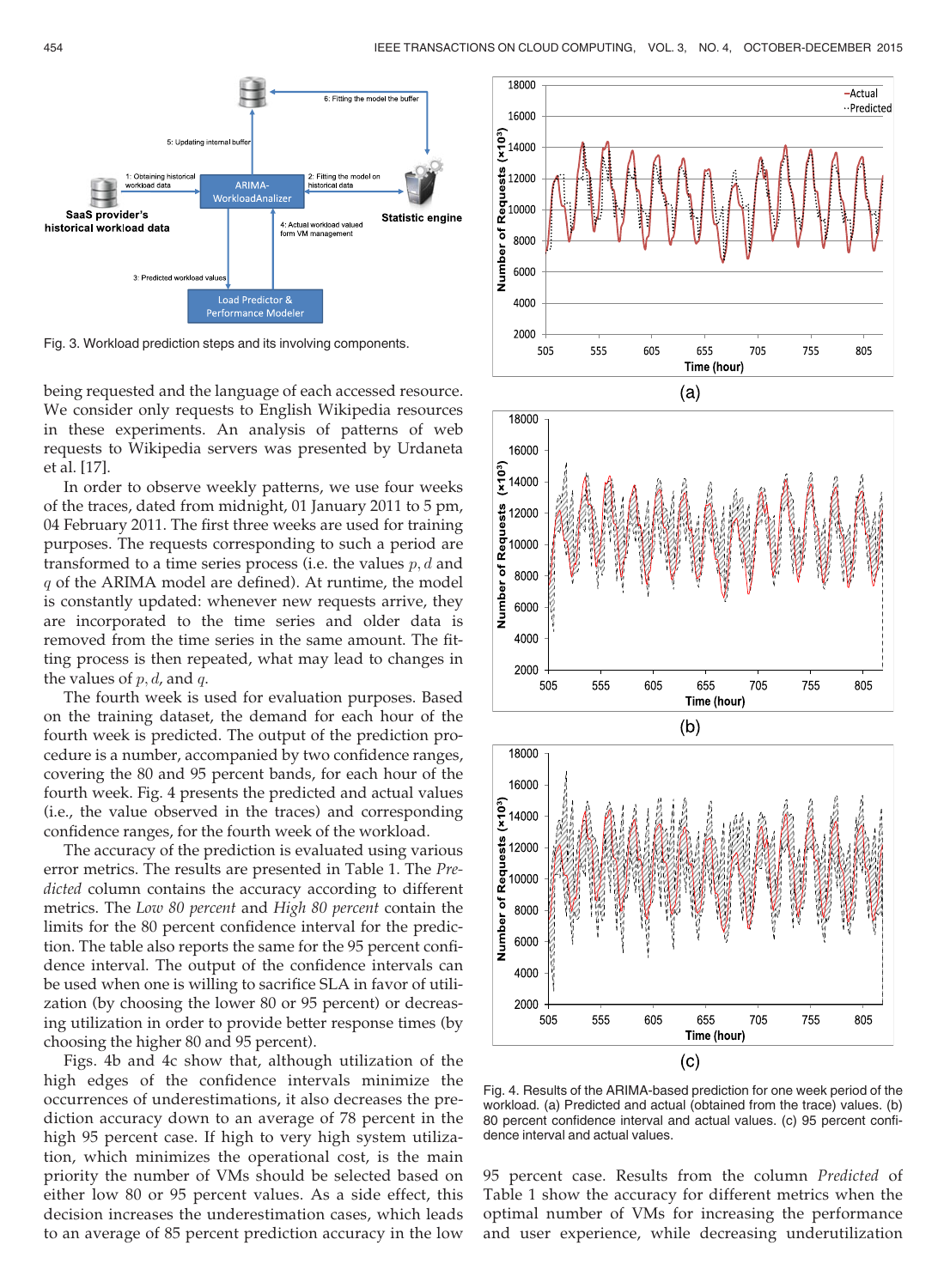| Accuracy metric                               | Predicted | Low $80\%$ | High $80\%$ | Low $95\%$ | High $95\%$ |
|-----------------------------------------------|-----------|------------|-------------|------------|-------------|
| Root mean square deviation (RMSD)             | 1146.26   | 1570.16    | 1959.95     | 2136.40    | 2582.36     |
| Normalized root mean square deviation (NRMSD) | 0.15      | 0.20       | 0.25        | 0.27       | 0.33        |
| Mean absolute deviation (MAD)                 | 876.98    | 1151.56    | 1461.03     | 1680.13    | 2038.47     |
| Mean absolute percentage error (MAPE)         | 0.09      | 0.10       | 0.16        | 0.15       | 0.22        |

TABLE 1 Prediction Accuracy by Various Metrics

Predicted: use of the actual output of the prediction. Low and High 80 percent: use of one of the edges of the 80 percent confidence interval as the predicted value. Low and High 95 percent: use of one of the edges of the 95 percent confidence interval as the predicted value.

cases (Fig. 4a), is selected. In this case, the average prediction accuracy increases to 91 percent.

These results show general trends expected to be achieved by our approach when it is applied for workloads that have the following characteristics that define an ARIMA model: (i) they are a time-series; (ii) they contain autoregressive and moving average components on its composition; and (iii) they become stationary after one or more integration steps. As suggested in previous work [11], [12], these characteristics are also found in http requests for standard and Cloud-hosted web servers. A similar behavior was also identified in the Wikipedia traces [9]. Specific characteristics of the workload is a factor to be considered when selecting a prediction technique, as different techniques can present different performance depending on the characteristic of each workload. Variations of the ARIMA model can model time-series that are stationary (ARMA model), that do not contain an auto-regressive component (MA model) or moving average component (AR model), that have seasonal components (SARIMA model), or have exogeneous components (ARMAX). If the workload does not conform to these models, or if it is not a time-series at all, other prediction methods should be applied. For example, Sladescu et al. [12] successfully utilized artificial neural networks to predict workloads bursts in auction websites.

# 6 IMPACT OF PREDICTION ACCURACY ON APPLICATION'S QOS

Although the proposed method can generate predictions all the times, and the achieved accuracy indicate that our proposed method achieves good accuracy, it does not say too much about how the obtained accuracy impacts the QoS of applications and data center utilization, which are the metrics of interest for cloud providers willing to apply the method. Thus, in this section we present experiments aiming at evaluating how these important metrics are impacted by the accuracy of the prediction mechanism.

The experiment was performed via simulation using the CloudSim [24] toolkit. CloudSim is a toolkit that contains a discrete event simulator and classes that enable users to model cloud environments, from providers and their resources (physical machines, virtual machines, and networking) to customers and requests. During the simulation execution, user requests for resources and application execution trigger provisioning and scheduling decisions in the data center that affects the execution time of the simulated application, and thus it enables the evaluation of effects of policies for scheduling and provisioning in the

performance of applications, ultimately resulting in the observed response time of requests at the user side.

The simulated environment is composed of a data center implementing the architecture described in Section 4. The data center contains 1,000 hosts, each of which having eight cores and 16 GB of RAM. At the start of the simulation, the data center hosts 50 VMs for processing incoming requests.

The prediction method using the ARIMA model described and evaluated in the previous section—is implemented in the Workload Analyzer component. The expected number of upcoming requests for the next hour is predicted based on the number of previously observed requests, and when the actual value is available, it replaces the predicted value, and is used in the next round of prediction.

The Load Predictor and Performance Modeler operates as in our previous work [9]. It consists of a network of  $n M/$  $M/1/k$  queues, where *n* is the number of VMs in the system. The module operates over a single type of virtual machine, whose average response time of the application is assumed to be known (for example, based on historic information). The queue size  $k$  is inferred from the expected response time of requests on the VM and the maximum response time that is the QoS attribute agreed between provider and customers. For these experiments, VMs have the following configuration: one CPU core with one ECU, 2 GB of RAM and 10 GB of storage. If a different VM type was chosen, the execution time of requests would need to be estimated, resulting in a new value for k.

The input received from the Workload Analyzer is used by the Load Predictor and Performance Modeler as the arrival rate for the queue systems. It then searches for the optimal value of  $n$  that is compliant with QoS expectation at the maximum possible utilization rate. The search is conducted in a way that, at each iteration, it narrows down the candidate answers, eliminating the re-evaluation of values which already have been concluded not to be appropriate. Once the optimal value of  $n$  is found, it is forwarded to the Application Provisioner as the required number of VM for the next time interval. This value is compared with the current number of VMs so a decision can be made about creation of VMs (if the current number of VM is smaller than  $n$ ), decommission of VMs (if the current number is bigger than  $n$ , or no action (if the current number of VMs is equal to  $n$ ). Notice that, if decommission of VMs is necessary, it is not triggered immediately. Instead, the exceeding machines stop receiving new requests and are destroyed only when all the requests they are processing are completed.

The Application Provisioner component of the adaptive cloud provisioning architecture issues VM creation and decommission commands. This action is based on the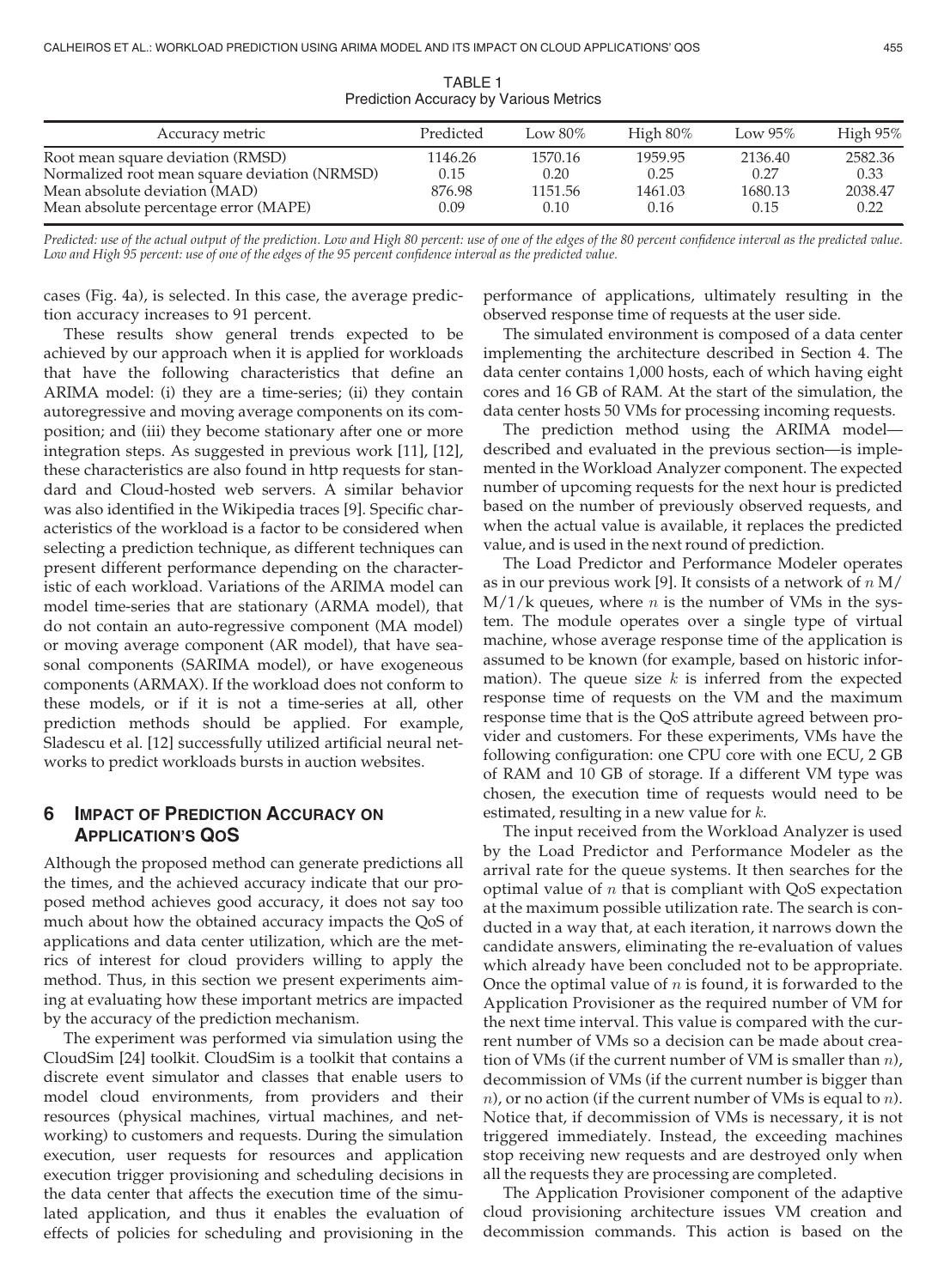| Output metric                      | Low $95\%$ | Low $80\%$ | Predicted | High $80\%$ | High $95\%$ |
|------------------------------------|------------|------------|-----------|-------------|-------------|
| Average service time (ms)          | 110.51     | 99.39      | 85.48     | 73.19       | 65.42       |
| Standard deviation of service time | 27.83      | 31.68      | 33.05     | 28.49       | 23.27       |
| % of rejected requests             | 13         | 8          | 4         |             |             |
| % of OoS violations                | 5          | 3          | 2         |             |             |
| Data center utilization (%)        | 98.74      | 96.67      | 91.00     | 86.44       | 83.31       |
| Minimum number of VMs              | 37         | 70         | 89        | 101         | 95          |
| Maximum number of VMs              | 193        | 184        | 197       | 198         | 218         |
| VM Hours                           | 40582.87   | 43985.14   | 48605.68  | 52678.68    | 55017.67    |

TABLE 2 Results of the Simulation Showing How Different Prediction Values Affect the QoS of Requests and Utilization of the Data Center

calculated number of VMs—by the Load Predictor and Performance Modeler module—necessary to serve accepted requests. In this experiment, there was no restriction on the maximum number of VMs, apart from those imposed by the physical constraints of the simulated date center infrastructure.

Finally, the Admission Control ensures the QoS of already accepted requests by rejecting any upcoming requests whenever all VM queues are full. The queues are designed in a way that they only accept a number of requests whose product of average execution time and size is equal or smaller than the maximum response time as defined by the QoS.

The simulation was performed for the fourth week of the Wikipedia workload traces mentioned in Section 5. The input requests were generated as follows. The base value for each hour of simulation was obtained from the corresponding hour in the workload traces. This value was divided by 60 to define the base number of average requests per minute for that hour. Within each hour, requests were submitted at each minute, following a Poisson distribution using the base number of requests/min for the hour as the average. Each request is modeled to require 50 ms with a positive variation of 10 percent, uniformly distributed. The maximum response time defined by the QoS is 150 ms, rejection rate below 20 percent, and data center utilization above 80 percent. At the end of each hour, the value for the next hour was read from the trace and the process was repeated, with the updated requests/min rate used as the average for the Poissondistributed arrivals. For CloudSim simulation purposes, submissions were grouped in batches of 1000, and as many batches as defined by the traces were submitted on each 1 minute interval. The total number of batches submitted during the one-week simulation was 3,139,260.

As the simulation runs, requests are submitted to the system, and either are rejected (if queues are full) or processed. If processed, execution times are collected and averaged for each VM. This value is also used by the Performance Modeler to estimate the number of required VMs. The simulation runs for the same time interval as the previous experiment (from midnight, 01 January 2011 to 5 pm, 04 February 2011). The Performance Modeler is executed 15 minutes before the next hour. At the end of the simulation, we collected the following metrics: execution time of accepted requests; number of rejected requests; total number of QoS violations; total utilization of the infrastructure; minimum and maximum number of VMs running at any moment; and total number of hour of VMs required for the simulation.

The above process was executed five times. At each execution, the Workload Analyzer was configured to return a different value for the prediction, similarly to the experiment in the previous section: (i) the exact prediction value; (ii) the value of the lower 80 percent confidence interval; (iii) the value of the lower 95 percent confidence interval; (iv) the value of the higher 80 percent confidence interval; and (v) the value of the 95 percent confidence interval.

#### 6.1 Results and Discussion

Table 2 presents the results of the simulation. It contains the value obtained for each output metric. It can be observed that the assumption discussed in the previous section about using the edges of the confidence intervals or the predicted value holds: the more the prediction overestimates the arrival rate of requests, smaller the response time and rejection rate, at the cost of a smaller utilization of the data center.

We can observe that all prediction values are able to meet the QoS established for the simulation, with the worst case scenario being 5 percent of rejected requests, below the set target of 20 percent. The increase in average execution time is explained by an increase in the time each requests stays in the queue.

We also can notice that the rate of rejected requests does not improve when the value of High 95 percent of confidence interval is used. Improvements in this metric saturated at the High 80 percent value. Moreover, the Low 95 percent is the only value where rejection rate is above 10 percent. Therefore, the 95 percent confidence interval values give extreme results, with a marginal gain when the higher band is used, and high rejection rate in the case of the lower band. Thus they are likely to be unsuitable for most practical applications. Thus, using an 80 percent confidence interval value for the prediction is enough for practical purposes. More accurate prediction does not result in any benefit in the operation of the cloud infrastructure.

The consequences of underestimating the number of incoming requests are twofold. First, since it causes less VMs that required to be deployed, the response time of the requests in the execution queues increase. This increase, in turn, causes the queues to be full most of the time, affecting the upcoming requests' rejection rate.

In order to measure the magnitude of execution time violations, we calculated the amount of requests that were executed within the required time, along with the proportion of them missed the deadline by 5, 10, 15, 20 percent, and more than 20 percent. As depicted in Fig. 5, for all cases,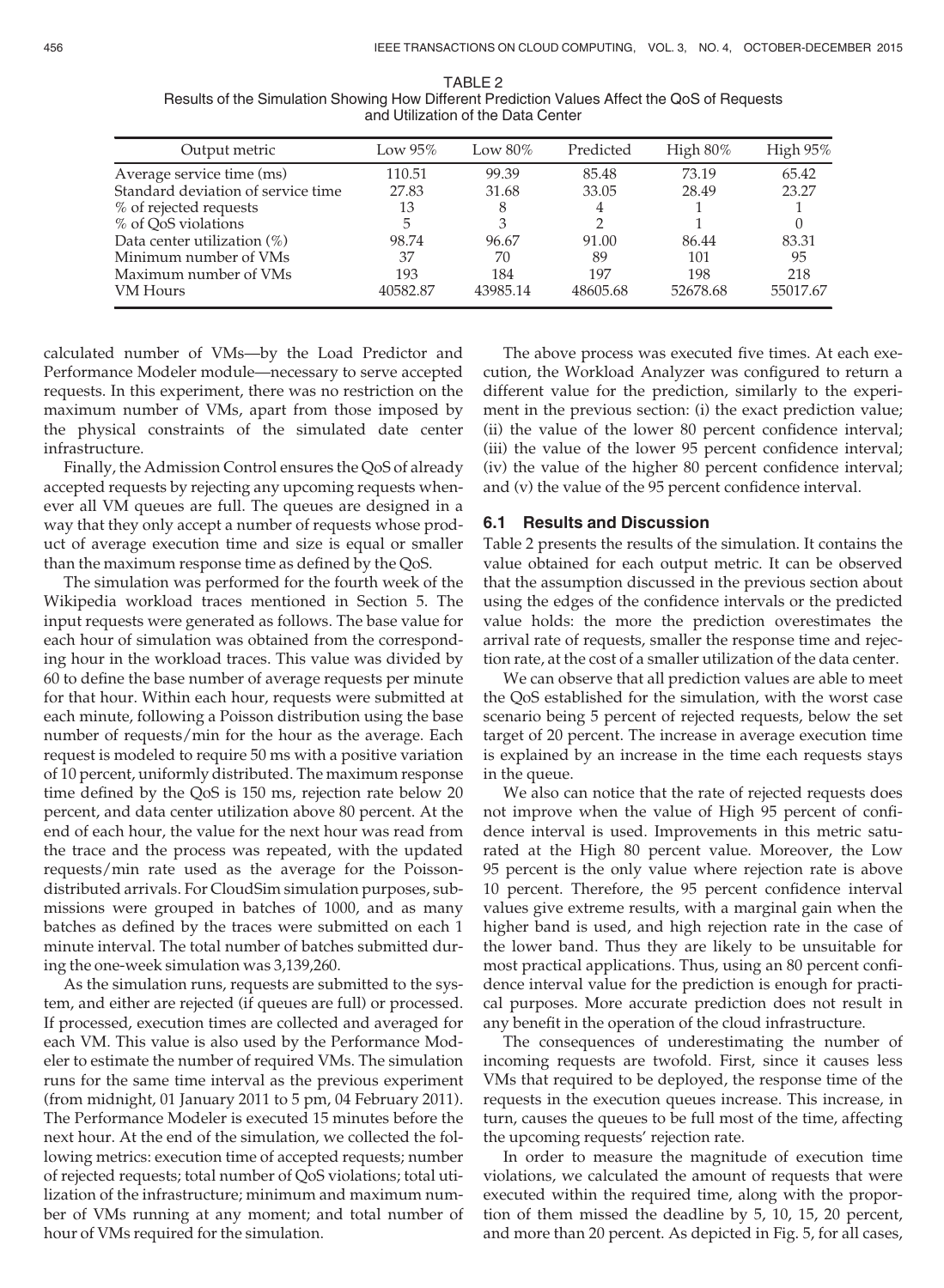

Fig. 5. Cumulative distribution of delayed requests in function of delay size. It can be noticed that 80 percent of requests were delayed by less than 5 percent, and 99 percent of requests were delayed by less than 10 percent.

more than 80 percent of deadlines were misses by a margin below 5 percent, and more than 99 percent of requests were delayed by a margin up to 10 percent. All the missed deadlines occur by a margin that was equal or less than 15 percent of the required execution time. This demonstrates that our method is effective in meeting QoS expectations in terms of execution time and rejection rate.

Regarding to data center utilization, all the prediction values were able to achieve the target of keeping utilization above 80 percent. As expected, the minimum and maximum number of VMs is determined by the confidence level of prediction in use, the higher the degree of overestimation of incoming requests, the higher the minimum and maximum allocated VMs and consequently the higher the number of VM hours required to process the workload. The savings in total VM hours between the provisioned with the prediction and static allocations based on the maximum VMs varies from 16.64 percent (High 80 percent) to 34.08 percent (Low 95 percent), demonstrating the advantages of elasticity provided by clouds against provisioning for peak demands. Furthermore, achieving the same number of VM hours with a static allocation (i.e., the same number of VMs running at all times, irrespective of the load) would allow in the best case allocation of 172 machines (for High 95 percent), a value that is 21 percent below the maximum number of VMs allocated in the same case, and therefore still unable to meet the QoS demands that our approach achieves.

About execution time of the prediction process, it executed in an average of 1.1 s, with standard deviation of 34.29 ms on a Intel CORE  $i7-2600$  CPU<sup>4</sup> with 8 GB of RAM. This execution time is much smaller than the typical deployment time of a virtual machine (which is in the order of minutes) and thus it does not compromise the whole operation of the system. Thus, for workloads such as the one studied in the section, our proposed method is able to deliver accurate prediction within a small amount of time, enabling the data center to timely react to changes in the incoming workload without impacting applications' QoS.

### 7 CONCLUSIONS AND FUTURE WORK

Together with the increasing shift from desktop-based applications to SaaS-based applications hosted on clouds, there are growing concerns about the QoS of such cloud applications. Because of the raising competitiveness in the SaaS market, application providers cannot afford to lose their customers to the competitors as a result of insufficient QoS.

One of the key factors affecting QoS is the dynamicity in the workload, which leads to variable resource demands. If at any given moment the workload exceeds resources' capacity, QoS on that particular interval will be poor, affecting customers' experience with the application.

In order to circumvent the above problem, we proposed a proactive approach for dynamic provisioning of resources for SaaS applications based on predictions using the ARIMA model. The approach realizes the Workload Analyzer component of the architecture presented in our previous work [9] and feeds the rest of the components with accurate predictions that enable the rest of the system to scale the resources without waste of resources.

We introduced the prediction based on the ARIMA model and evaluated its accuracy of future workload prediction using real traces of requests to web servers from the Wikimedia Foundation. We also evaluated the impact of the achieved accuracy in terms of efficiency in resource utilization and QoS. Simulation results showed that our model is able to achieve an accuracy of up to 91 percent, which leads to efficiency in resource utilization with minimal impact in response time for users.

In future, we plan to integrate to the architecture a reactive module that can act as a second line of defense against poor QoS by compensating errors in the prediction with ad hoc decision on dynamic provisioning. We also plan to explore more robust techniques for workload prediction, able to predict peak in resource utilization that cannot be fit in the ARIMA model. With these techniques available, we plan to investigate methods for automatic selection of the best approach for workload modeling and load prediction given user-defined accuracy and computational requirement trade-offs. We will also apply the methods proposed in this paper in a prototype private cloud system.

#### ACKNOWLEDGMENTS

This work was partially supported through The University of Melbourne Early Career Research (ECR) grant and Australian Research Council (ARC) Future Fellowship.

#### **REFERENCES**

- [1] R. Buyya, C. S. Yeo, S. Venugopal, J. Broberg, and I. Brandic, "Cloud computing and emerging IT platforms: Vision, hype, and reality for delivering computing as the 5th utility," Future Generation Comput. Syst., vol. 25, no. 6, pp. 599–616, Jun. 2009.
- [2] M. Armbrust, A. Fox, R. Griffith, A. D. Joseph, R. Katz, A. Konwinski, G. Lee, D. Patterson, A. Rabkin, I. Stoica, and M. Zaharia, "A view of cloud computing," Commun. ACM, vol. 53, no. 4, pp. 50–58, Apr. 2010.
- [3] Q. Zhu and G. Agrawal, "Resource provisioning with budget constraints for adaptive applications in cloud environments," in Proc. 19th ACM Int. Symp. High Perform. Distrib. Comput., Jun. 2010, pp. 304–307.
- [4] N. Bonvin, T. G. Papaioannou, and K. Aberer, "Autonomic SLAdriven provisioning for cloud applications," in Proc. 11th Int. Symp. Cluster, Cloud Grid Comput., May 2011, pp. 434–443.
- [5] J. Yang, T. Yu, L. R. Jian, J. Qiu, and Y. Li, "An extreme automation framework for scaling cloud applications," IBM J. Res. Develop., vol. 55, no. 6, pp. 8:1–8:12, Nov. 2011.